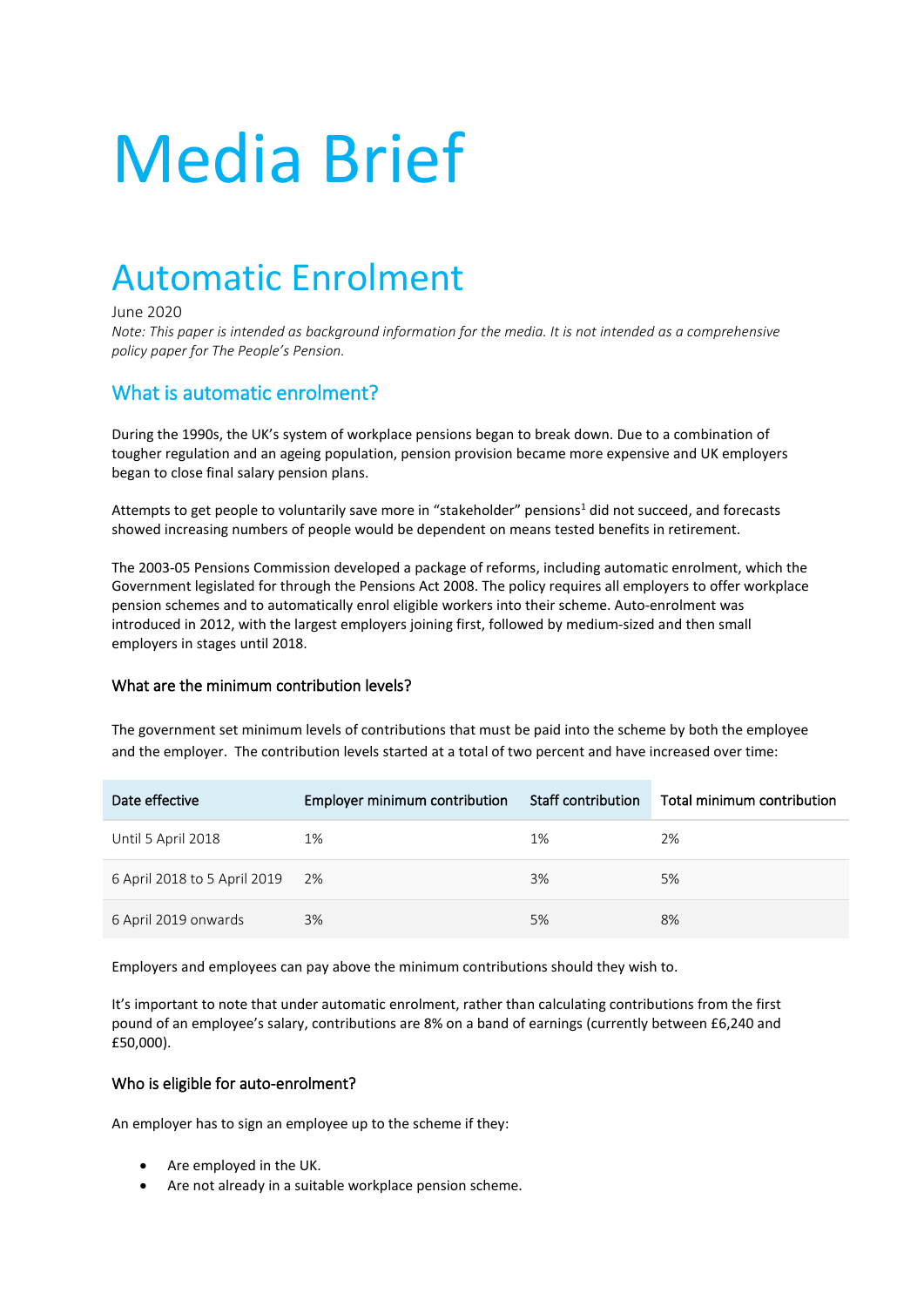- Are at least 22 years old, but under State Pension age.
- Earn more than £10,000 a year (tax year 2020-21) from one job.

#### How many people have been auto enrolled across the UK since 2012?

So far auto-enrolment has been a real success; th[e latest figures from The Pensions Regulator](https://www.thepensionsregulator.gov.uk/en/document-library/research-and-analysis/dc-trust-scheme-return-data-2019-2020) (TPR) show that 10.2 million eligible workers were signed into a company pension scheme by their employer since 2012.

#### Who's excluded under the scheme?

[Not all workers are eligible for automatic enrolment. 9.5 million workers have been excluded](https://www.thepensionsregulator.gov.uk/en/document-library/research-and-analysis/dc-trust-scheme-return-data-2019-2020) from workplace pension since 2012 because they didn't meet auto-enrolment criteria.

Reasons for this include:

- They earn less than £10,000 from one job and don't meet the earnings threshold required for an auto-enrolment pension.
- They are under 22.
- They are part of the 15 per cent of the British workforce that are self-employed.

#### What issues have arisen from auto-enrolment that need to be addressed?

#### Adequacy of contribution levels:

The Government's 2017 review of Automatic Enrolment set out a way forward for UK pensions. It proposed removing the lower qualifying earnings band so that minimum contributions would be made from the first pound of earnings. And, it proposed reducing the age threshold to 18 so that people would begin saving when they enter the workforce.

The Government also acknowledged that contributions of 8 per cent won't provide enough of a retirement income for most people to live comfortably. There's a fine balance to be struck; increasing contributions, for example to 12 per cent, will make sense for many savers but not all. Any increase must pay attention to the needs of different groups and consider the affordability of further contributions for low earners.

#### Pensions Inequalities:

#### Gender pensions gap

Auto-enrolment is a success story, but it is in danger of not working for part-time women workers. Many more men than women are benefiting from the 'free money' which auto enrolment offers via employer and government contributions, because women are much more likely to be in low paid, part-time work and earning below the £10,000 earnings trigger.

This issue exacerbates the gender pensions gap – the inequality between men and women's pensions – which is currently more than double the size of the total gender pay gap, with the average female pensioner £7,000 a year poorer than her male equivalent<sup>2</sup>.

#### Ethnicity pensions gap

The average pensioner from an ethnic minority is £3,350 a year worse off than other pensioners, representing a 24.4% gap in retirement income.<sup>3</sup> The divide is even bigger from a gender perspective. On average, our analysis – based on government surveys – shows that the gap in annual pension income between a female pensioner from an ethnic minority and a white male pensioner is 51.4%.

Removing barriers to membership of occupational pension schemes is crucial to closing the gap because ethnic minority employees are more likely to be low earners excluded from auto-enrolment.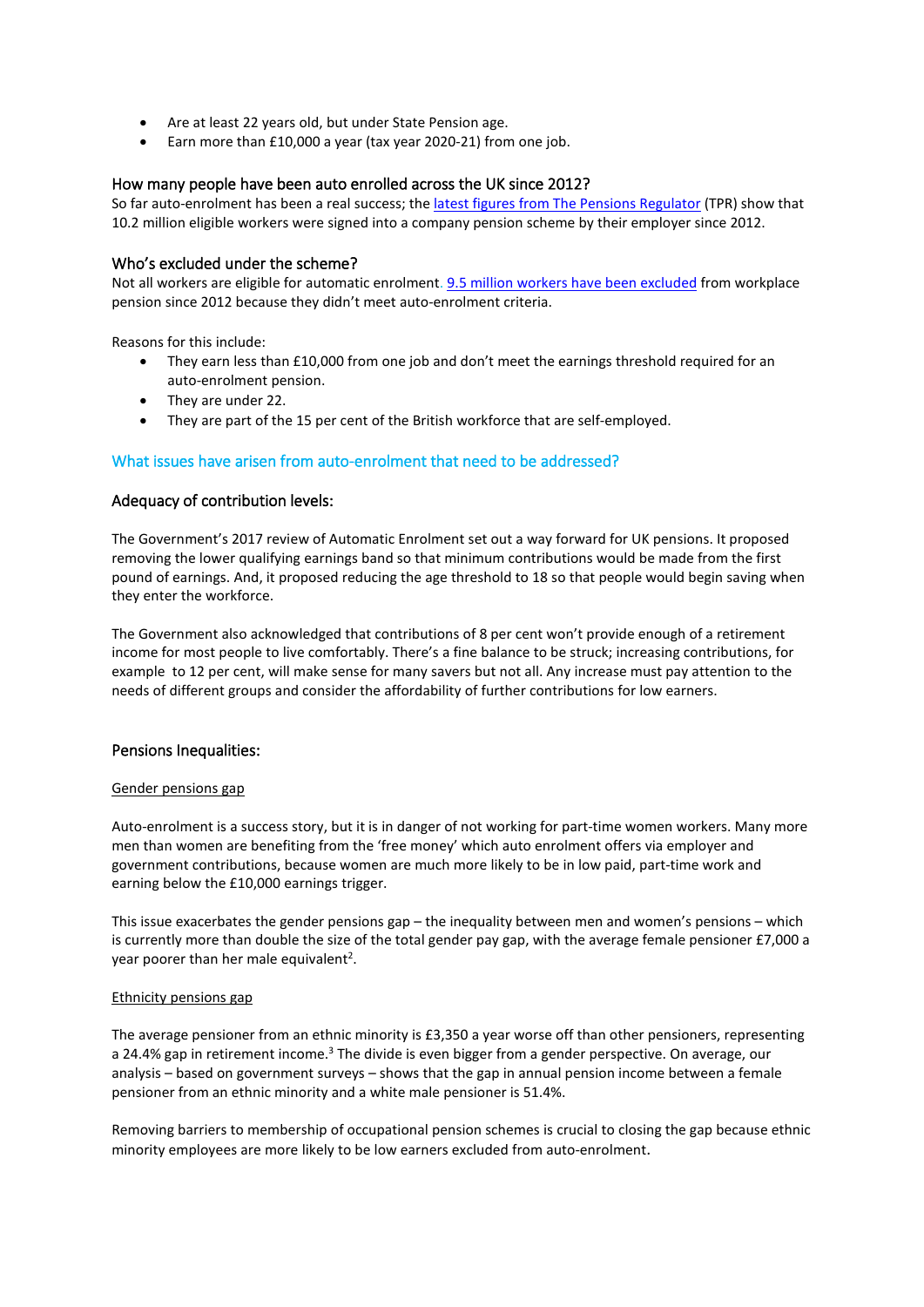#### Self-employed

Despite making up around 15 per cent of the UK workforce, self-employed people are not currently eligible for auto-enrolment. Measures intended to get people to save voluntarily for retirement have tended not to work: that's why we have automatic enrolment. So, the question now is how can automatic enrolment be replicated for the self-employed? In practice, this is going to be easiest through the tax system but there are many issues to work through before the self-employed can be brought into automatic enrolment.

#### **Small pots and the General Levy:**

The high rates of job churn and lower earnings among auto-enrolment savers means the Government's policy has led to a ballooning number of small pension pots – some with as little as one pence in them. These pots cost pension providers more to administer them than they receive in revenue, largely due to regulatory costs.

Auto-enrolment pension providers are required to pay the General Levy on Occupational and Personal Pension Schemes and the Fraud Compensation Levy. The former currently costs The People's Pension 65p per member and the latter costs currently 25p per member.

As the General Levy on Occupational and Personal Pension Schemes is calculated per pension pot, it has left large auto-enrolment master trusts paying a disproportionate share of the overall levy compared to the assets they hold, and unfairly subsidising regulatory activity for Defined Benefit pension funds.

For example, on the current system 10 master trusts will pay at least 25 percent of the total General Levy, despite only holding two per cent of assets.

On assets of £60bn and with 450,000 members, the largest pension fund in the UK would pay around £390,000. The Peoples Pension with its membership and much lower assets under management, would be liable for £2.9m.

At a time when the Government is proposin[g further increases to the General Levy](https://www.gov.uk/government/consultations/the-occupational-and-personal-pension-schemes-general-levy-review-2019) – with one option which would see The People's Pension's bill rise by 245 per cent over three years – master trusts (multi-employer pension schemes) are questioning why their membership, with lower earnings and small pension pots carry the heaviest levy burden.

#### Net-Pay Anomaly:

People saving into an auto-enrolment pension receive tax relief, a top-up to their pension pot from the Government to encourage them to save. But a tax quirk means that hundreds of thousands of savers, overwhelmingly women, aren't receiving this further boost to their pension savings.

As a pension provider we offer employers a tax relief system that enables lower earners to get the basic rate of tax relief they're due automatically, but many pension schemes operate what's called a net-pay scheme, where pension contributions are put into people's pots before tax is deducted from their salary.

This system works well for most people, but not for those who earn less than the threshold for paying income tax. Even though they don't pay income tax they're still entitled to tax relief on up to £3,600 of pension saving a year, as an incentive to save, but if their scheme uses net-pay they won't receive it automatically.

This problem has grown as more people have been auto enrolled into pensions at the same time as the Government has increased the income tax threshold.

#### What is The People's Pension calling for?

We are calling on the Government to build on the success of auto-enrolment and make saving pay for the low paid by: